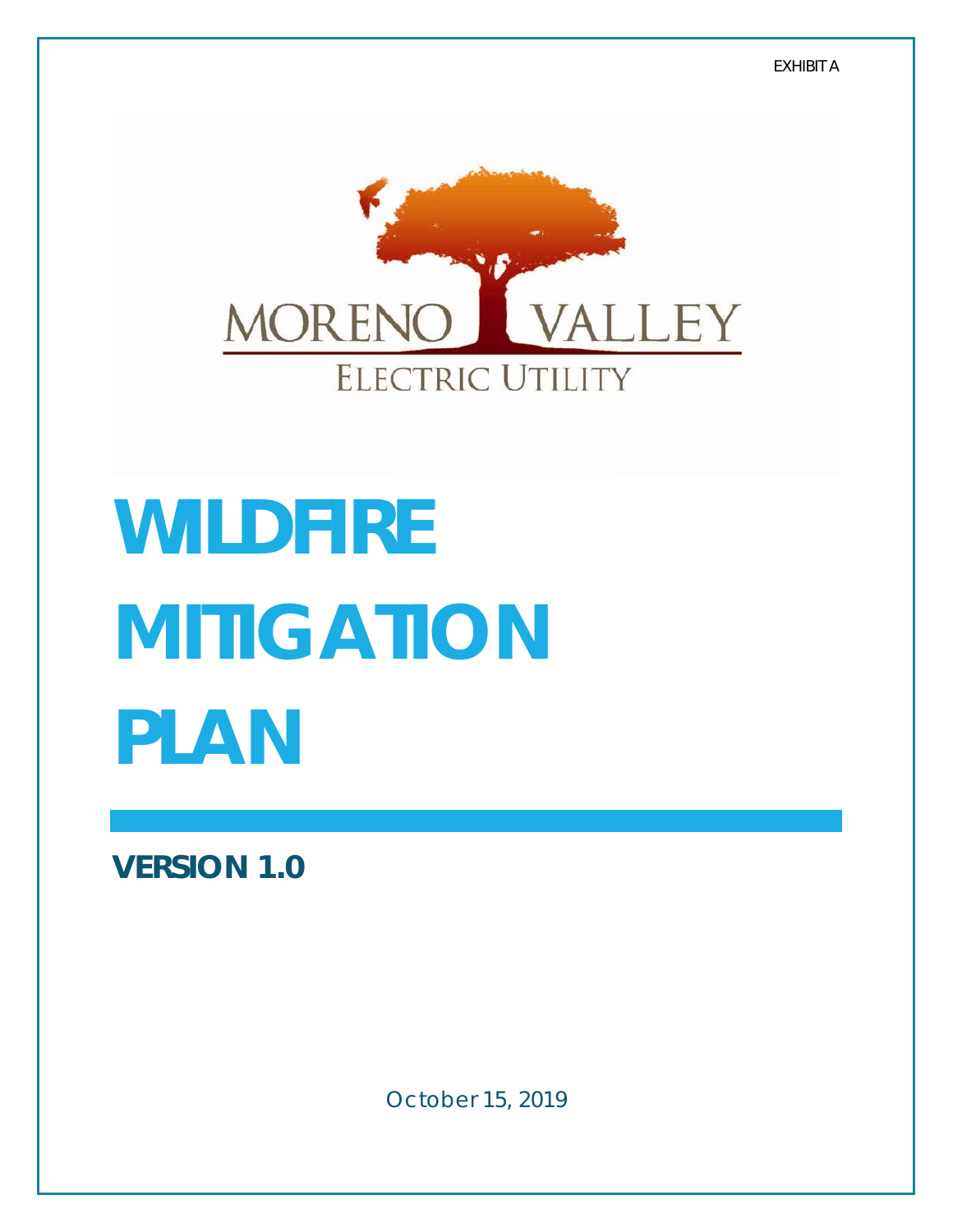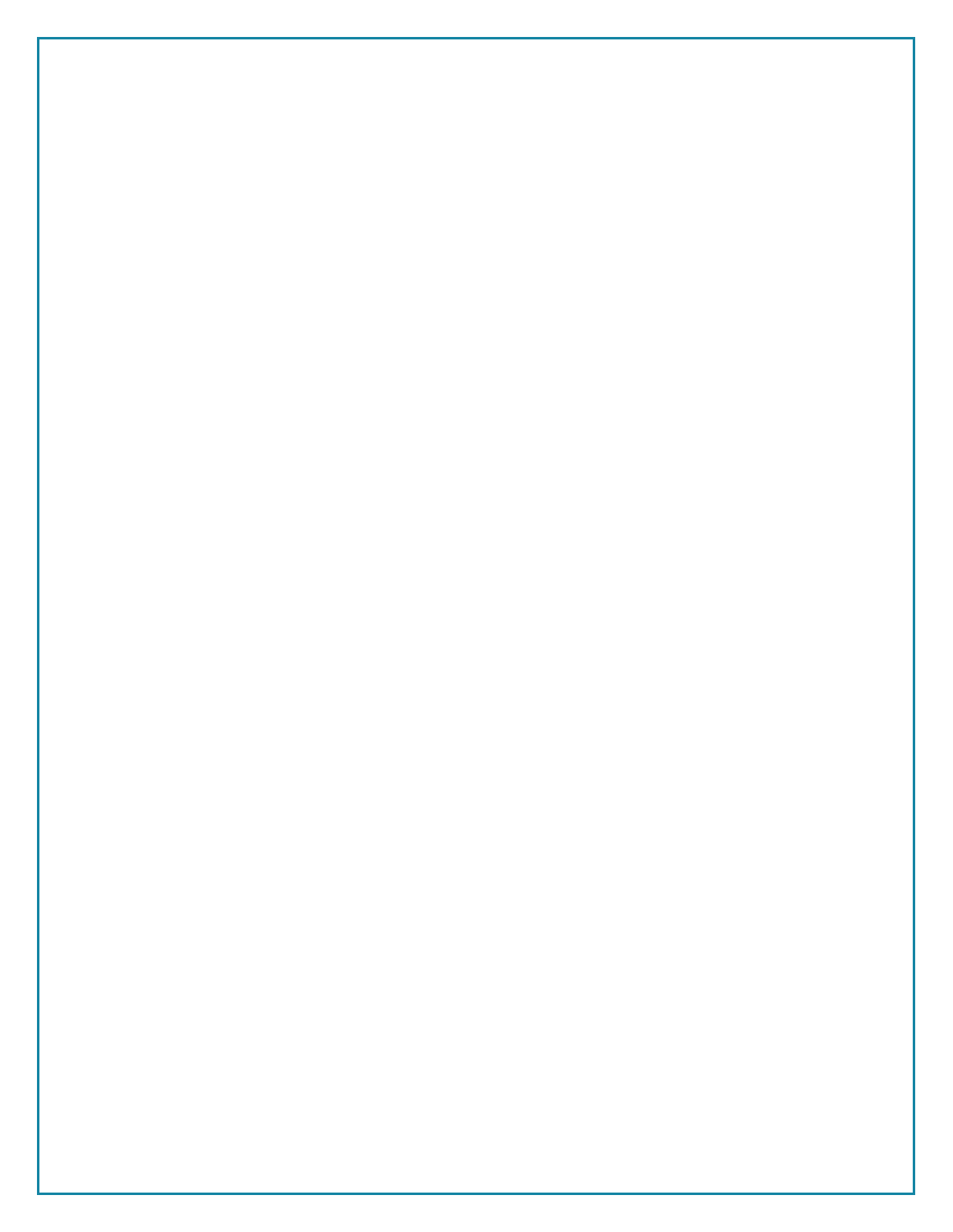# TABLE OF CONTENTS

| T.                           |           |                                                                                       |  |
|------------------------------|-----------|---------------------------------------------------------------------------------------|--|
|                              | А.        |                                                                                       |  |
| Β.                           |           |                                                                                       |  |
|                              | $C$ .     |                                                                                       |  |
| Ш.                           |           |                                                                                       |  |
| $\mathop{\rm III}\nolimits.$ |           |                                                                                       |  |
|                              | Α.        |                                                                                       |  |
| Β.                           |           |                                                                                       |  |
|                              | $C$ .     |                                                                                       |  |
|                              | D.        |                                                                                       |  |
| IV.                          |           | Wildfire Risks and Drivers associated with design, construction, operation, and       |  |
|                              | А.        | Particular Risks and Risk Drivers Associated With Topographic and Climatological Risk |  |
|                              | <b>B.</b> |                                                                                       |  |
| V.                           |           |                                                                                       |  |
|                              | А.        |                                                                                       |  |
| Β.                           |           |                                                                                       |  |
|                              | C.        |                                                                                       |  |
|                              | D.        |                                                                                       |  |
| Ε.                           |           |                                                                                       |  |
| F.                           |           |                                                                                       |  |
| VI.                          |           |                                                                                       |  |
| VII.                         |           |                                                                                       |  |
|                              | Α.        |                                                                                       |  |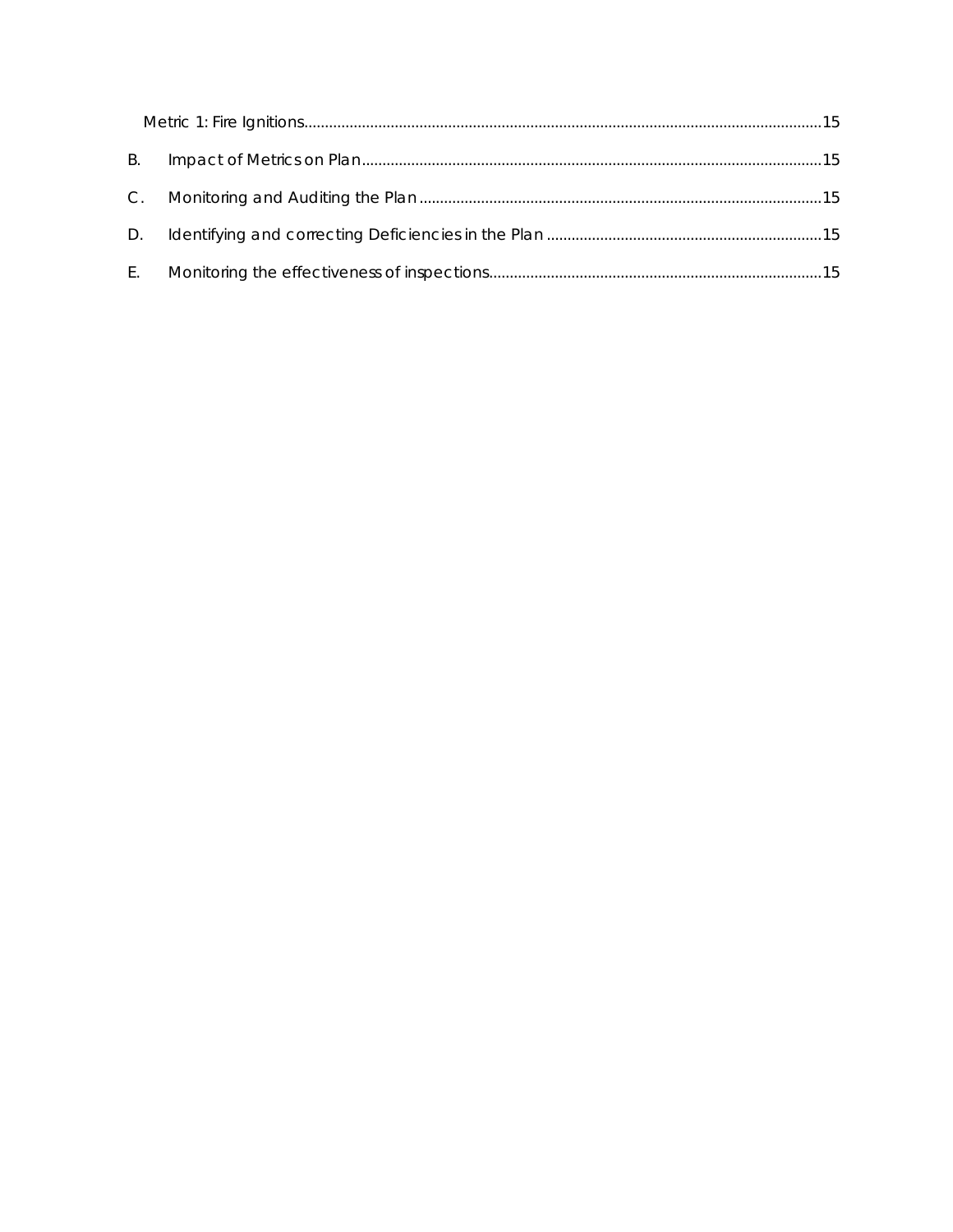# <span id="page-4-1"></span><span id="page-4-0"></span>**I. OVERVIEW**

#### A. POLICY STATEMENT

Moreno Valley Utility's overarching goal is to provide safe, reliable, and economic electric service to its local community. In order to meet this goal, Moreno Valley Utility constructs, maintains, and operates its electrical lines and equipment in a manner that minimizes the risk of catastrophic wildfire posed by its electrical lines and equipment.

# B. PURPOSE OF THE WILDFIRE MITIGATION PLAN.

<span id="page-4-2"></span>Moreno Valley Utility's (MVU) entire electric supply system is located underground in conduit and vaults. Historically, undergrounded electric lines have not been associated with catastrophic wildfires. The undergrounding of electric lines serves as an effective mitigation measure to reduce the potential of power-line ignited wildfires. Based on a review of local conditions and historical fires, MVU has determined that its electrical lines and equipment do not pose a significant risk of catastrophic wildfire.

Despite this low risk, MVU takes appropriate actions to help its region prevent and respond to the increasing risk of devastating wildfires. In its role as a public agency, MVU closely coordinates with other local safety and emergency officials to help protect against fires and respond to emergencies. In its role as a utility, MVU follows all applicable design, construction, operation, and maintenance requirements that reduce safety risks associated with its system. This Wildfire Mitigation Plan describes the safety-related measures that MVU follows to reduce its risk of causing wildfires.

# C. ORGANIZATION OF THE WILDFIRE MITIGATION PLAN

<span id="page-4-3"></span>This Wildfire Mitigation Plan included the following elements:

- Objectives of the plan;
- Roles and responsibilities for carrying out the plan;
- Identification of key wildfire risks and risk drivers;
- Description of wildfire prevention, mitigation, and response strategies and programs;
- Metrics for evaluating the performance of the plan and identifying areas for improvement;
- Review and validation of the plan; and
- Timelines.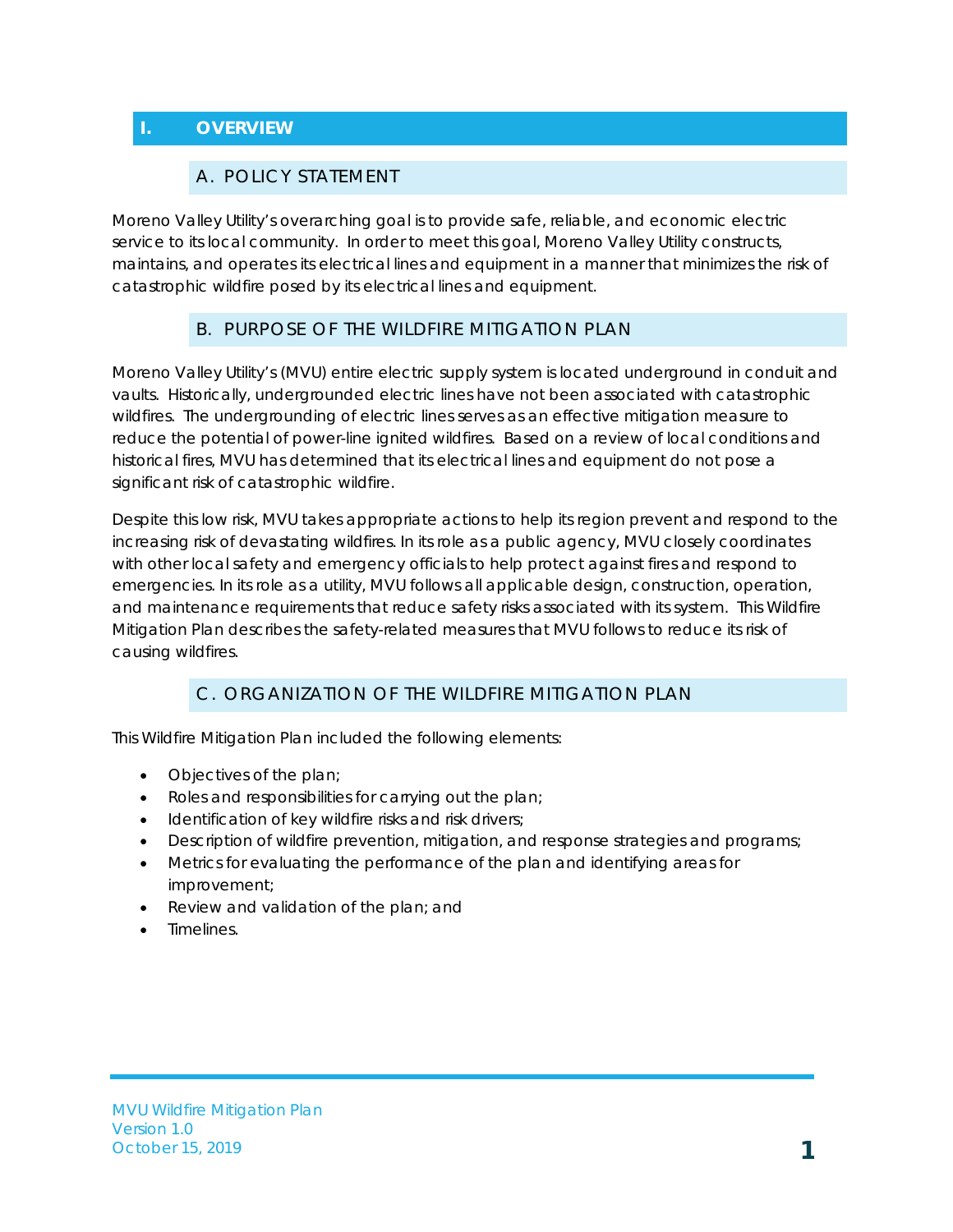#### <span id="page-5-0"></span>**II. OBJECTIVES OF THE WILDFIRE MITIGATION PLAN**

The primary goal of this Wildfire Mitigation Plan is to describe MVU's existing programs, practices, and measures that effectively reduce the probability that MVU's electric supply system could be the origin or contributing source for the ignition of a wildfire. To support this goal, MVU regularly evaluates the prudent and cost-effective improvements to its physical assets, operations, and training that can help reduce the risk of equipment-related fires.

The secondary goal of this Wildfire Mitigation Plan is to improve the resiliency of the electric grid. As part of the development of this plan, MVU assesses new industry practices and technologies that will reduce the likelihood of an interruption (frequency) in service and improve the restoration (duration) of service.

#### <span id="page-5-2"></span><span id="page-5-1"></span>**III. ROLES AND RESPONSIBILITIES**

#### A. UTILITY GOVERNANCE STRUCTURE



#### City of Moreno Valley Organization Chart

MVU Wildfire Mitigation Plan Version 1.0 October 15, 2019 **2**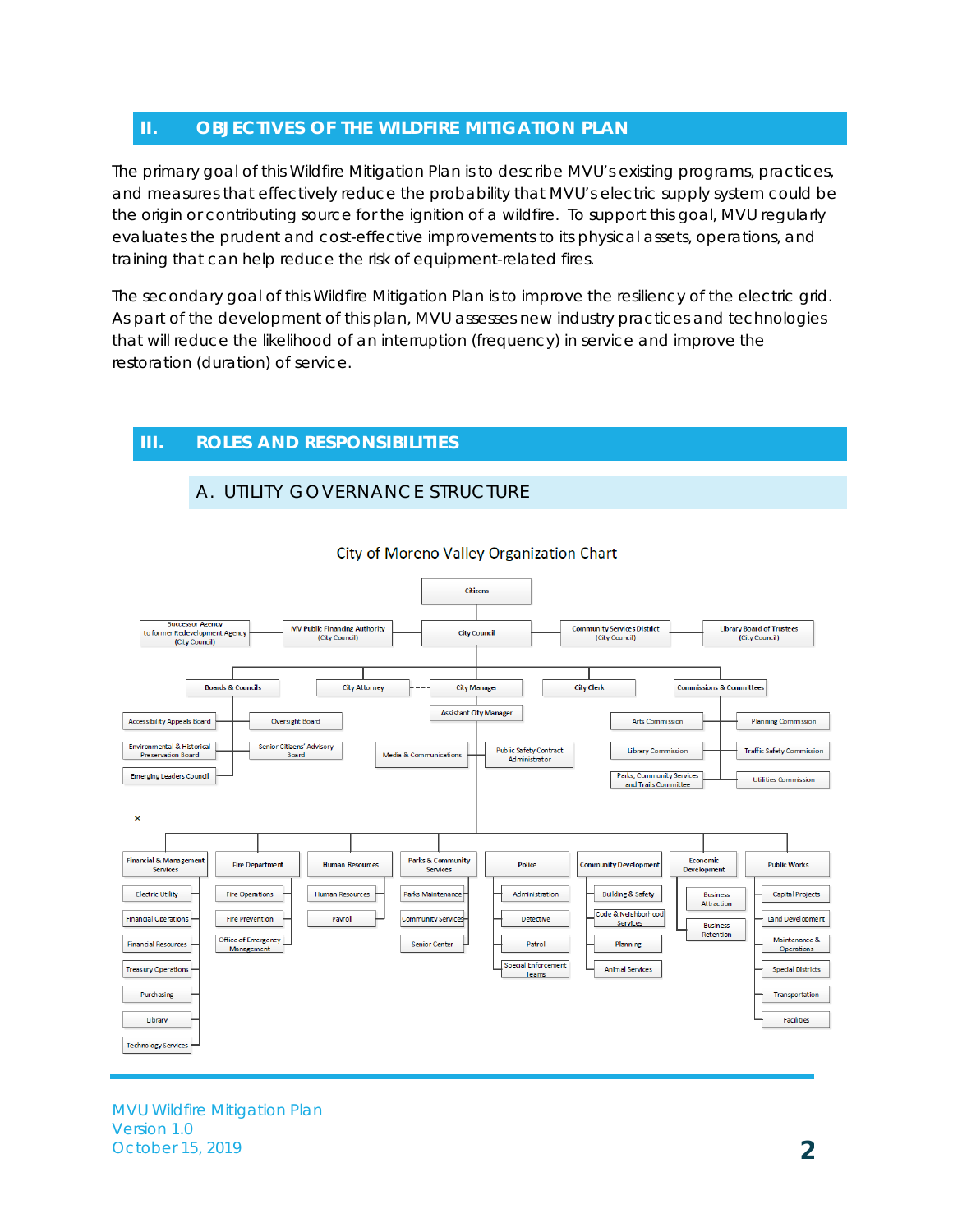The City of Moreno Valley is a general law city that operates under a Council-Manager form of government. MVU is governed by a five-member City Council. Four Council Members are elected by district to staggered, four-year terms, while the Mayor is directly elected. The council appoints the City Manager, who oversees the daily operations of the City. Volunteer Commissions and Boards, as well as several Citizen Advisory Committees help guide the Council in its decisions. The City Council formed a five-member Utilities Commission, whose purpose is to provide additional review for all matters pertaining to MVU. Commissioners are citizen volunteers, appointed by the City Council for three-year terms.

# B. WILDFIRE PREVENTION

<span id="page-6-0"></span>MVU staff, in partnership with its maintenance and operations provider, is responsible for electric facility design, maintenance, and inspection, including vegetation management. Although MVU's electrical distribution system is 100% underground, MVU follows best practices to prevent ignition of wildfires from its equipment. These items include:

- MVU performs routine maintenance of all distribution facilities.
- MVU adheres to a seasonal weed abatement and vegetation management schedule to maintain at-risk sites.
- MVU contracts for seasonal weed abatement services. As well as maintains GO95, GO165, and GO174 standard clearances as part of regular maintenance cycles.
- MVU abides by Municipal Code 6.40 to abate trees, shrubs, weeds, and grass at all MVU facilities.
- Electric system operates in a manner that will minimize potential wildfire risks.
- Take all reasonable and practicable actions to minimize the risk of a catastrophic wildfire caused by MVU electric facilities.
- Coordinate with federal, state, and local fire management personnel as necessary or appropriate to implement MVU's Wildfire Mitigation Plan.
- Immediately report fires to local fire department, Emergency Management Program Manager, MVU administration, and other City Officials, pursuant to existing MVU practices and the requirements of this Wildfire Mitigation Plan.
- Coordinate with City Emergency Operations Center to disseminate safety warnings, emergency public information, and evacuation notices to local residents.
- MVU adheres to City of Moreno Valley personnel policy 5.11 for Employee Disaster Notification and Reporting.
- Take corrective action when the staff witnesses or is notified that fire protection measures have not been properly installed or maintained.
- Comply with relevant federal, state, and industry standard requirements, including the industry standards established by the California Public Utilities Commission.

# C. WILDFIRE RESPONSE AND RECOVERY

<span id="page-6-1"></span>Internally, MVU's distribution system is controllable remotely through a Supervisory Control and Data Acquisition (SCADA) system networked to all substations and circuits. MVU field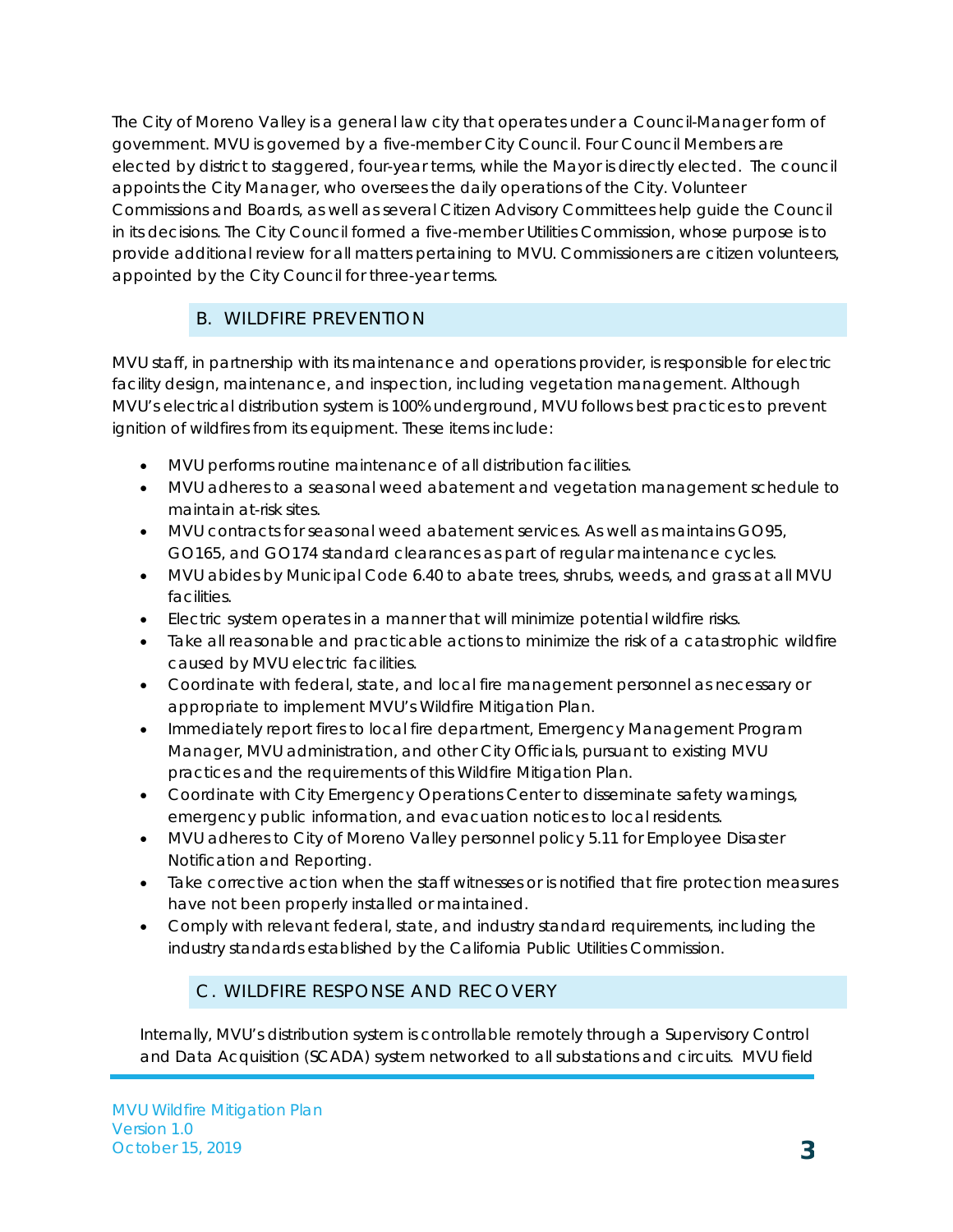staff utilize hard line telephones, cellular telephones, and portable radios to communicate with internal and external stakeholders during an outage or emergency. MVU's Outage Manage System, Utility Maintenance Management System, and Dispatching System all autogenerate notifications to field, office, and administrative staff. MVU is enrolled in several mutual aid networks (APPA, CA Disaster & Civil Defense, CA Utilities Emergency Association) to facilitate expedited response and recovery from severe storms, natural disasters, or mass outages.

The City of Moreno Valley maintains a two-way (LF, HF, VHF, and UHF) mobile and base stations for communications enhanced by repeater system to extend the coverage area. This includes three repeater channels and three unit-to-unit/talk-around channels in the 800 MHz Public Safety band. The City of Moreno Valley owns ten iridium satellite phones that are issued to key personnel in the city during an emergency. Mobile radio communications are available utilizing the Moreno Valley Police Mobile Command Center (MCC). The command center has the capability of patching Sheriff, California Highway Patrol (CHP), Riverside Police, CALFIRE, March Air Reserve Base and Moreno Valley Park Rangers all on the same frequency at the same time. Moreno Valley has an Amateur Civil Emergency Services/Radio Amateur Civil Emergency Services (MV ACES/RACES) group, which operates on ham radio frequencies in support of governmental emergency communications. MV ACES/RACES can augment existing systems and establish communication links with otherwise inaccessible areas. They are also capable of sending live video and audio from an incident site to our City's emergency operations center via the ham radio.

At the county level, a Riverside County Emergency Operations Center (EOC) talk group is programmed into the Omniquest radio and is used to communicate with EOCs within Riverside County during a disaster or emergency. The City of Moreno Valley also has lowband disaster net radios to communicate with all EOCs within Riverside County during a disaster or emergency. This system uses low frequency bands and has several back up channels in case of an outage. Additionally, the City has a portable disaster case radio system. This system allows communications with other agencies such as County Emergency Services, County Fire, County Police, Hospitals, Cities within Riverside County, Moreno Valley Unified School District and Valley View Unified School District.

MVU adheres to California Public Utility Commission GO 95, 165, and 174 for all system infrastructure inspection, maintenance, and reporting.

City of Moreno Valley Office of Emergency Management maintains a city-wide Hazard Mitigation Plan identifying potential fire hazards and mitigation strategies.

City of Moreno Valley also maintains a reporting hotline for all employees to properly notify the city for code violations, hazards, safety concerns, and overgrown landscaping and weeds.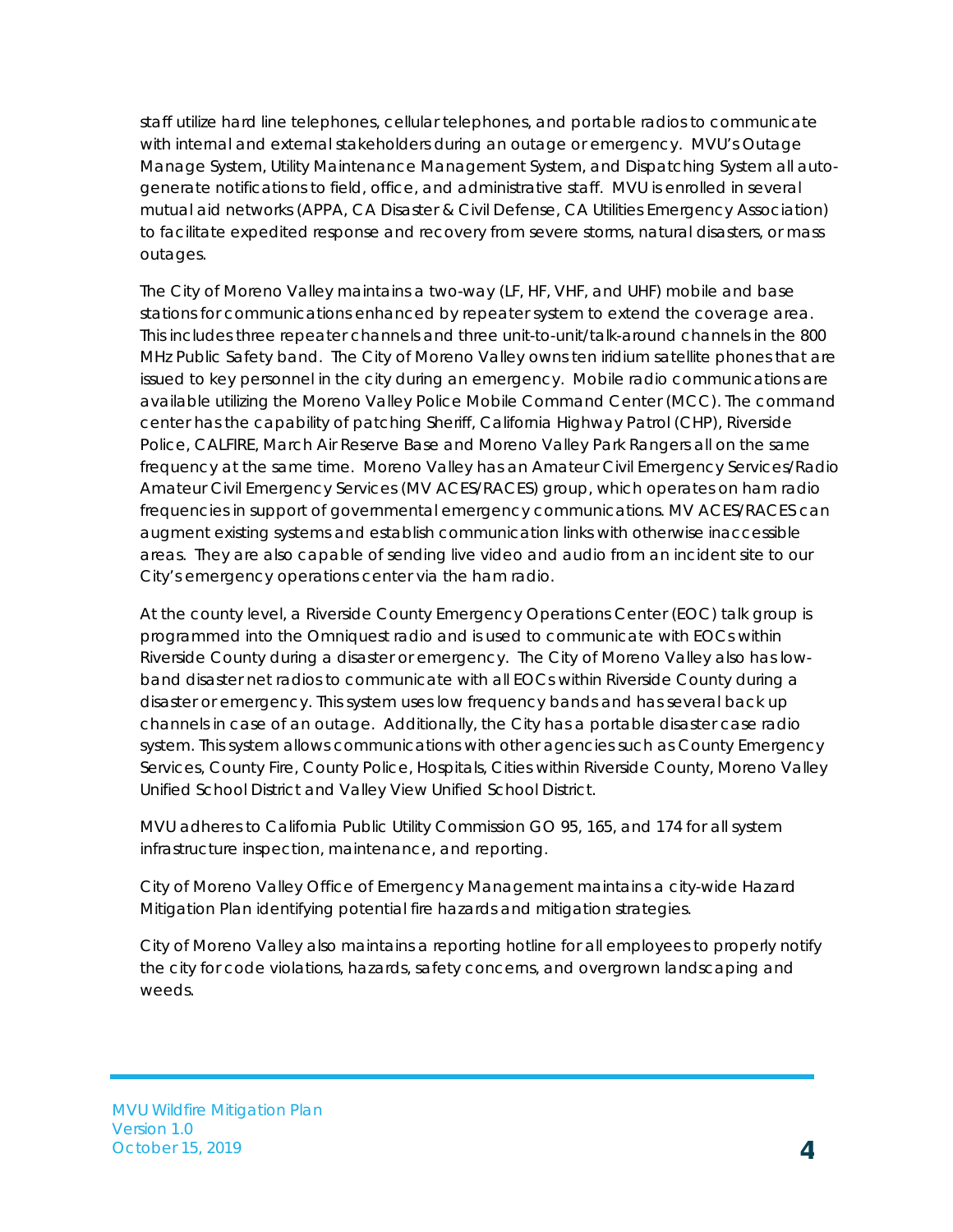# D. STANDARDIZED EMERGENCY MANAGEMENT SYSTEM

<span id="page-8-0"></span>As a local governmental agency,<sup>[1](#page-8-1)</sup> MVU has planning, communication, and coordination obligations pursuant to the California Office of Emergency Services' Standardized Emergency Management System ("SEMS") Regulations,[2](#page-8-2) adopted in accordance with Government Code section 8607. The SEMS Regulations specify roles, responsibilities, and structures of communications at five different levels: field response, local government, operational area, regional, and state.[3](#page-8-3) Pursuant to this structure, MVU annually coordinates and communicates with the relevant safety agencies as well as other relevant local and state agencies. When activated, MVU serves as the Utilities Unit Leader under the Operations Section Chief as part of the City of Moreno Valley's Emergency Operations Center. In the event that the incident centered on MVU facilities, MVU would serve as the Operations Section Chief.

Under the SEMS structure, a significant amount of preparation is done through advanced planning at the county level, including the coordination of effort of public, private, and nonprofit organizations. Riverside County serves as the Operational Area and is guided by the California Office of Emergency Services, Southern Region. The Operational Area includes local and regional organizations that bring relevant expertise to the wildfire prevention and recovery planning process. These participants include:

| Agency/Dept.                  | <b>Mailing Address</b>                       | Contact | Phone        | Fax          |
|-------------------------------|----------------------------------------------|---------|--------------|--------------|
| AMR American Medical Response | 879 Marlborough Ave.<br>Riverside, CA, 92507 |         | 951.782.5234 | 951.782.5617 |

<span id="page-8-1"></span> <sup>1</sup> As defined in Cal. Gov. Code § 8680.2.

(1) "Field response level" commands emergency response personnel and resources to carry out tactical decisions and activities in direct response to an incident or threat.

(2) "Local government level" manages and coordinates the overall emergency response and recovery activities within their jurisdiction.

(3) "Operational area level" manages and/or coordinates information, resources, and priorities among local governments within the operational area and serves as the coordination and communication link between the local government level and the regional level.

(4) "Regional level" manages and coordinates information and resources among operational areas within the mutual aid region designated pursuant to Government Code §8600 and between the operational areas and the state level. This level along with the state level coordinates overall state agency support for emergency response activities.

(5) "State level" manages state resources in response to the emergency needs of the other levels, manages and coordinates mutual aid among the mutual aid regions and between the regional level and state level, and serves as the coordination and communication link with the federal disaster response system.

<span id="page-8-2"></span><sup>2</sup> 19 CCR § 2407.

<span id="page-8-3"></span><sup>3</sup> Cal. Gov. Code § 2403(b):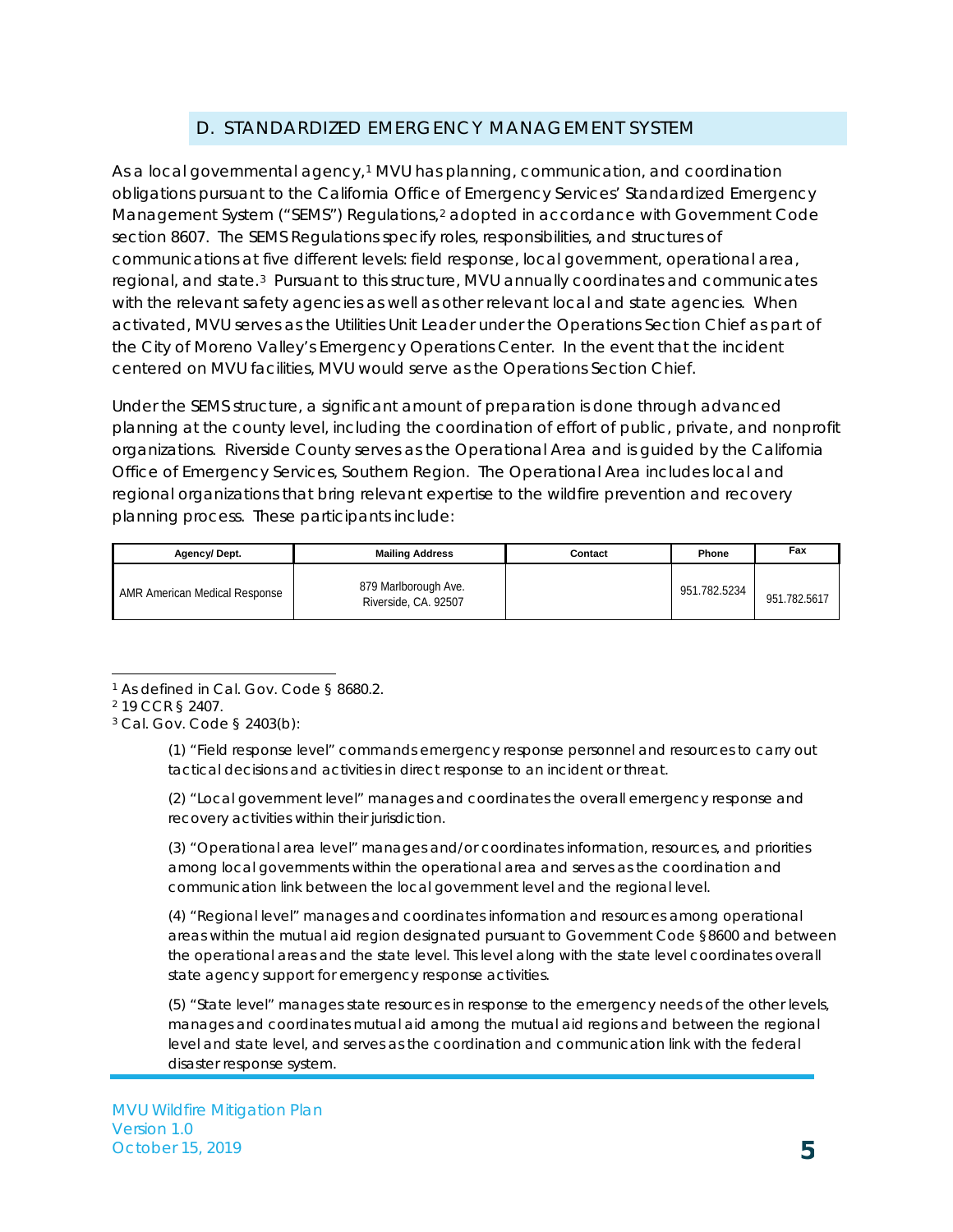| <b>AMR American Medical Response</b>                          | 879 Marlborough Ave.<br>Riverside, CA. 92507                 | Dispatch                                              | 877.267.6622 | 951.782.5605 |
|---------------------------------------------------------------|--------------------------------------------------------------|-------------------------------------------------------|--------------|--------------|
| Kaiser Permanente: Medical Center                             | 12815 Heacock Moreno Valley,<br>CA. 92552                    | Administration                                        | 951.601.6327 | 951.601.6181 |
| Kaiser Foundation Moreno Valley:<br><b>Community Hospital</b> | 27300 Iris Ave.<br>Moreno Valley, CA. 92555                  | <b>Facilities Services Manager</b>                    | 951.251.6594 | 951.251.6601 |
| Moreno Valley Fire/Office of<br><b>Emergency Management</b>   | 14177 Frederic St.<br>Moreno Valley, CA 92553                | <b>Emergency Management</b><br>Program Manager        | 951.413.3800 | 951-413-3801 |
| Moreno Valley Utility                                         | 14331 Frederick Street, Moreno Valley, CA<br>92253           | <b>Utility Division Manager</b>                       | 951-413-3500 | 951-413-3589 |
| Moreno Valley: Special Districts                              | 14331 Frederick Street, Moreno Valley, CA<br>92253           | <b>Division Manager</b>                               | 951.413.3480 |              |
| Moreno Valley: Fire Dept.                                     | 14177 Frederick Street Moreno<br>Valley, CA. 92553           | <b>Fire Marshal</b>                                   | 951.413.3370 |              |
| Moreno Valley: Fire Dept.                                     | 22850 Calle San Juan De Los Lagos<br>Moreno Valley, CA 92553 | Fire Chief                                            | 951.486.6780 | 951.486.6790 |
| Moreno Valley: Operations & Maint.                            | 14177 Frederick Street Moreno<br>Valley, CA. 92553           | Manager                                               | 951.413.3160 | 951.413.3141 |
| Moreno Valley: Police Dept.                                   | 22850 San Juan De Los Lagos Moreno<br>Valley, CA. 92552      | Police Chief                                          | 951.486.6700 |              |
| Moreno Valley: Public Works                                   | 14177 Frederick Street Moreno<br>Valley, CA. 92553           | <b>Public Works Director</b>                          | 951.413.3100 | 951.413.3141 |
| Moreno Valley Traffic &<br>Transportation                     | 14177 Frederick Street Moreno<br>Valley, CA. 92553           | <b>City Traffic Engineer</b>                          | 951.413.3140 | 951.413.3140 |
| Moreno Valley: City Management                                | 14177 Frederick Street Moreno<br>Valley, CA. 92553           | City Manager                                          | 951.413.3020 |              |
| Moreno Valley: Facilities<br>Management                       | 14177 Frederick Street Moreno<br>Valley, CA. 92553           | <b>Division Manager</b>                               | 951.413.3740 |              |
| Moreno Valley: TV3                                            | 14177 Frederick Street Moreno<br>Valley, CA. 92553           | Media & Production<br>Supervisor                      | 951.413.3056 | 951.413.3053 |
| Moreno Valley: Unified School<br><b>District</b>              | 25634 Alessandro Blvd. Moreno<br>Valley, CA. 92553           | Maintenance Supervisor                                | 951.571.7865 | 951.571.7811 |
| Riverside Medical Clinic:<br>Canyon Springs Plaza             | 6405 Day Street Moreno Valley,<br>CA. 92552                  | Facilities                                            | 951.321.6331 | 951.248.6703 |
| Riverside County:<br>Dept. of Environmental Health            | 4065 County Circle Riverside,<br>CA.                         | Deputy Director                                       | 951.358.5172 | 951.358.5017 |
| Riverside County: Dept. of<br><b>Environmental Health</b>     | 4065 County Circle Riverside,<br>CA.                         | Supervising Environmental<br><b>Health Specialist</b> | 951.358.5172 | 951.358.5017 |
| Riverside County: Dept. of<br>Environmental Health            | 800 S. Sanderson Ave. #200,<br>Hemet, CA. 92545              | Supervising Environmental<br><b>Health Specialist</b> | 951.766.2824 |              |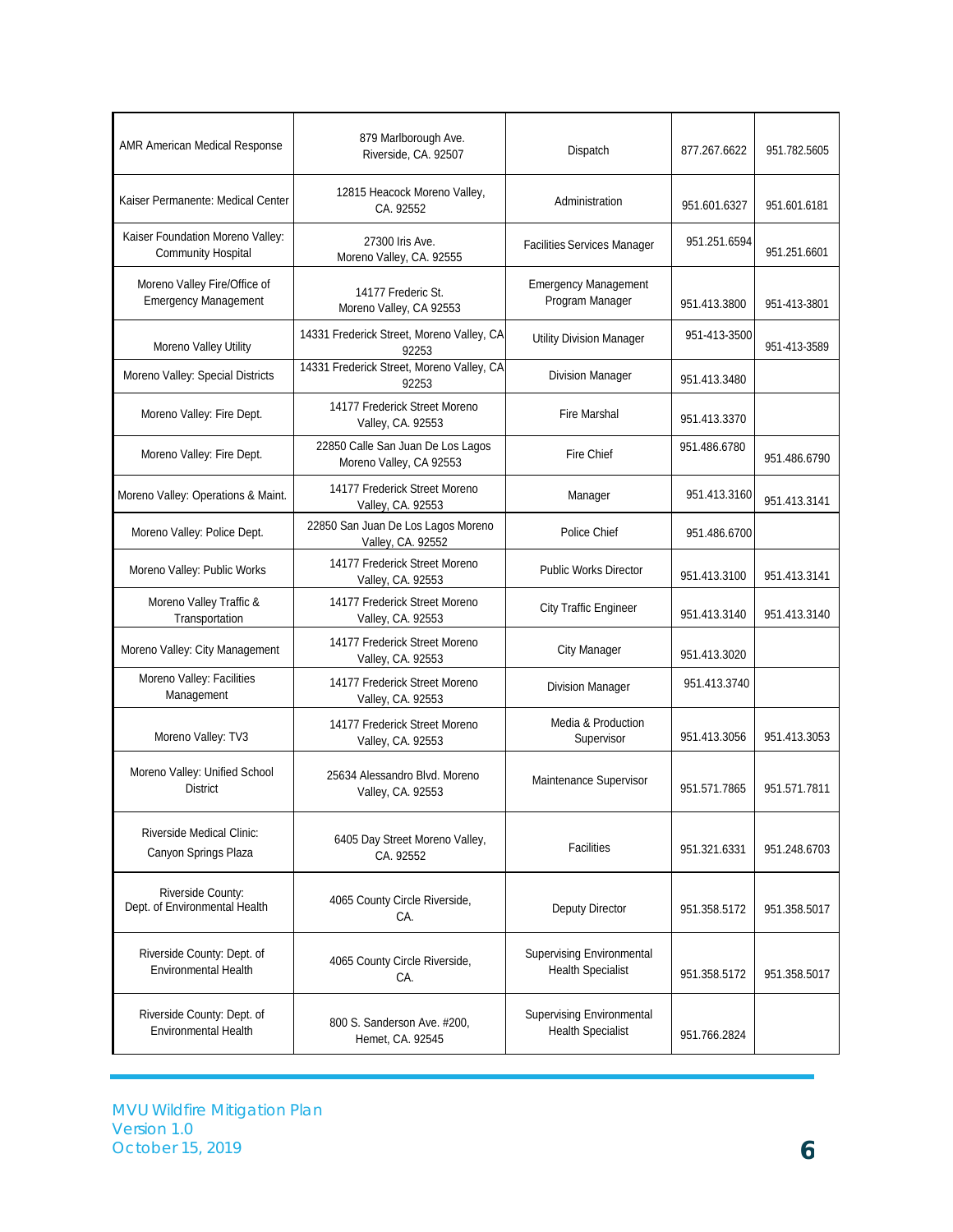| County of Riverside Human<br><b>Resources</b>               | 4080 Lemon St., 7th floor Riverside,<br>CA 92501              |                                                      | 951.955.9016                  |              |
|-------------------------------------------------------------|---------------------------------------------------------------|------------------------------------------------------|-------------------------------|--------------|
| Riverside Regional: Medical Center                          | 26520 Cactus Ave.<br>Moreno Valley, CA. 92552                 | Deputy Director                                      | 951.955.4878                  | 951.955.8405 |
| Riverside Regional: Medical Center                          | 26520 Cactus Ave.<br>Moreno Valley, CA. 92555                 | Chief of Hospital Plant Op.                          | 951.486.4066                  | 951.486.4105 |
| Val Verde: Unified School District                          | 975 W. Morgan Street Perris, CA.<br>92581                     | <b>Emergency Services</b>                            | 951.940.6100<br>ext.<br>10672 | 951.940.6118 |
| Val Verde: Unified School District -<br>March Middle School | 15800 Indian Ave                                              | Director of Facilities,<br>Maintenance, & Purchasing | 951.940.6136<br>ext.<br>10652 |              |
| <b>Verizon Public Relations</b>                             |                                                               | <b>Director of Public Relations</b>                  | (213) 800-3184                |              |
| Eastern Municipal Water District                            | Central Control 2270 Trumble<br>Road<br>Perris, CA 92572-8300 |                                                      | 951.928.3777<br>ext. 6265     | 951.928.6170 |
| Davita Canyon Springs Dialysis                              | 22555 Alessandro Blvd Bldg. 5                                 |                                                      | 951.653.6400                  |              |
| Kaiser Permanente                                           | 27200 Iris Ave Medical Bldg                                   |                                                      | 951.353.4359                  |              |
| <b>United States Postal Services</b>                        | 23800 Cactus Ave                                              | <b>Facility Manager</b>                              | 951.697.4661                  |              |
| Waste Management                                            | 17700 Indian St                                               | Fleet Manager - Fleet<br>Maintenance                 | 951.601.1129<br>951.339.6681  |              |

Pursuant to the SEMS structure, MVU participates in annual training exercises. Training exercises include workshops, tabletop exercises, and field drills. A sample of topics covered include; earthquake safety, disaster response & management, active shooter, crisis leadership, and NIMS/SEMS/ICS compliance.

MVU is a member of the California Utility Emergency Association, which plays a key role in ensuring communications between utilities during emergencies and provides mutual aid. MVU also participates in the American Public Power Association Mutual Assistance Agreement, which covers public utilities across the United States. The City of Moreno Valley is a participant in the California Disaster and Civil Defense Mutual Aid Agreement which allocates state resources to cope with any type of disaster.

MVU Wildfire Mitigation Plan Version 1.0 October 15, 2019 **7**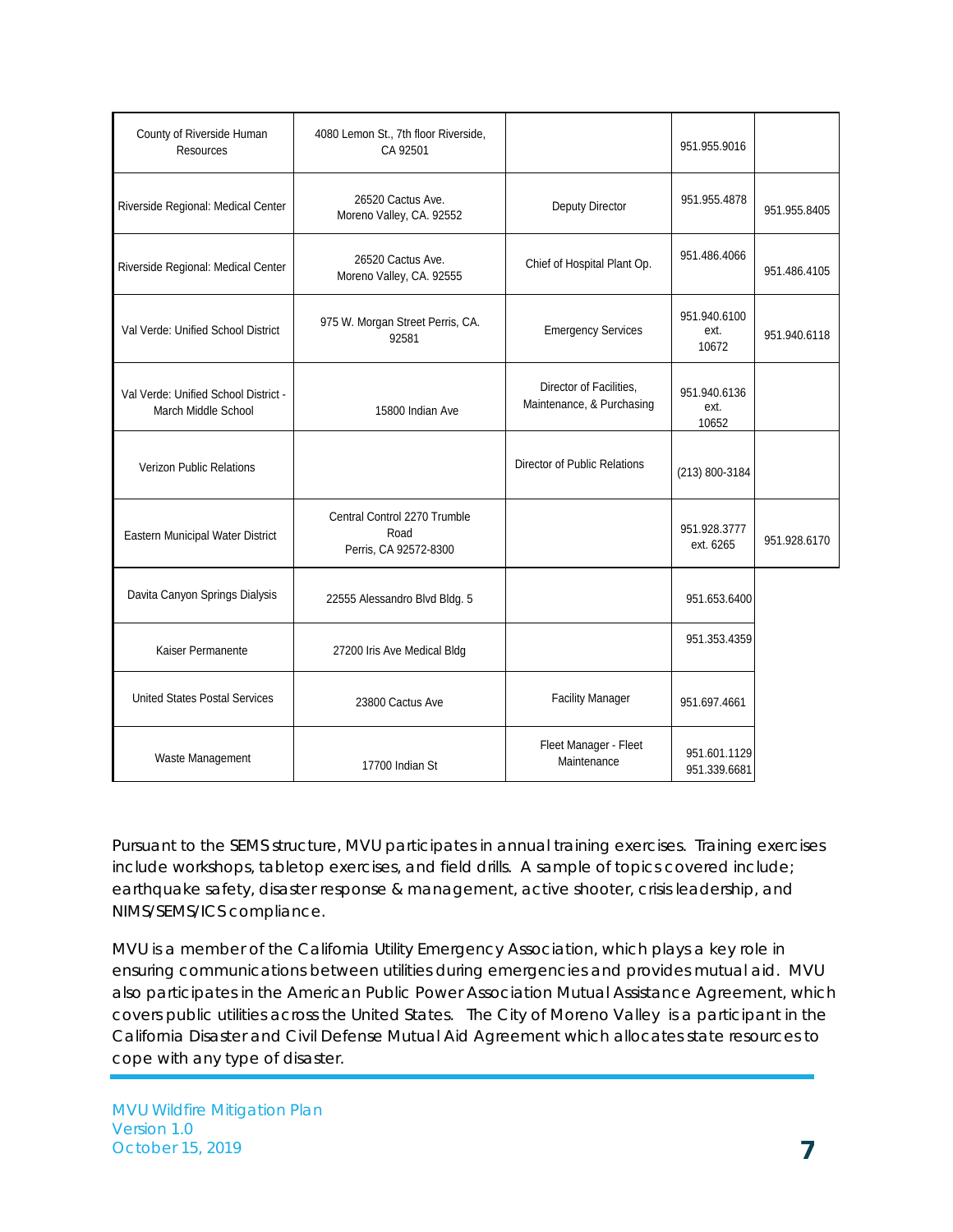# <span id="page-11-1"></span><span id="page-11-0"></span>**IV. WILDFIRE RISKS AND DRIVERS ASSOCIATED WITH DESIGN, CONSTRUCTION, OPERATION, AND MAINTENANCE**

#### A. PARTICULAR RISKS AND RISK DRIVERS ASSOCIATED WITH TOPOGRAPHIC AND CLIMATOLOGICAL RISK FACTORS

Due to MVU's distribution system being 100% underground, the primary risk drivers for wildfire within MVU's service territory are the following:

- Earthquake
- <span id="page-11-2"></span>• Flooding

#### B. ENTERPRISEWIDE SAFETY RISKS

Earthquake profile - There are three major faults/fault zones that directly affect Moreno Valley. They are the southern section of the San Andreas Fault, the San Jacinto Fault Zone, and the Elsinore Fault Zone. The San Jacinto Fault Zone is considered to be the most active fault in Southern California. It is the closest fault to Moreno Valley and runs through the eastern portion of the city, followed by the Elsinore Fault Zone which is located approximately 12-18 miles south of Moreno Valley. The San Andreas Fault Zone is located approximately 15-20 miles north of Moreno Valley The largest earthquake to occur within 100 miles of Moreno Valley was the 7.4 magnitude Hector Mine earthquake in 1999.

The City of Moreno Valley could be affected by large earthquakes occurring in many parts of the Southern California region. However, the degree to which the earthquakes are felt, and the damages associated with them may vary. At risk from earthquake damage are critical facilities, buildings, bridges, highways and roads; hazardous materials facilities; sewer, water, and natural gas pipelines; earth dams; petroleum pipelines; and private property located in the city. The relative or secondary earthquake hazards, which are liquefaction, ground shaking, amplification, and earthquake-induced landslides, can be just as devastating as the earthquake. The USGS estimates that there is a greater than 99% chance of a major earthquake occurring within 31 miles of Moreno Valley within the next 50 years

Flooding profile - There are four types flooding conditions that exist within the Moreno Valley area: flooding in defined watercourses; ponding; sheet flow; and dam inundation. Flooding within defined watercourses occurs within drainage channels and immediately adjacent floodplains. Ponding occurs when water flow is obstructed due to manmade obstacles such as the embankments of SR-60 and other roadways, where they cross-defined watercourses. Sheet flow occurs when capacities of defined watercourses are exceeded and water flows over broad areas.

Known flood-prone areas as noted in the General Plan as well as recorded in city maintenance files, include:

 Along the Quincy Channel between Cottonwood Avenue and Cactus Avenue. An extensive floodplain that extends along the Oliver Street alignment from a point north of Alessandro Boulevard to John F. Kennedy Drive and extending in a southwesterly direction as far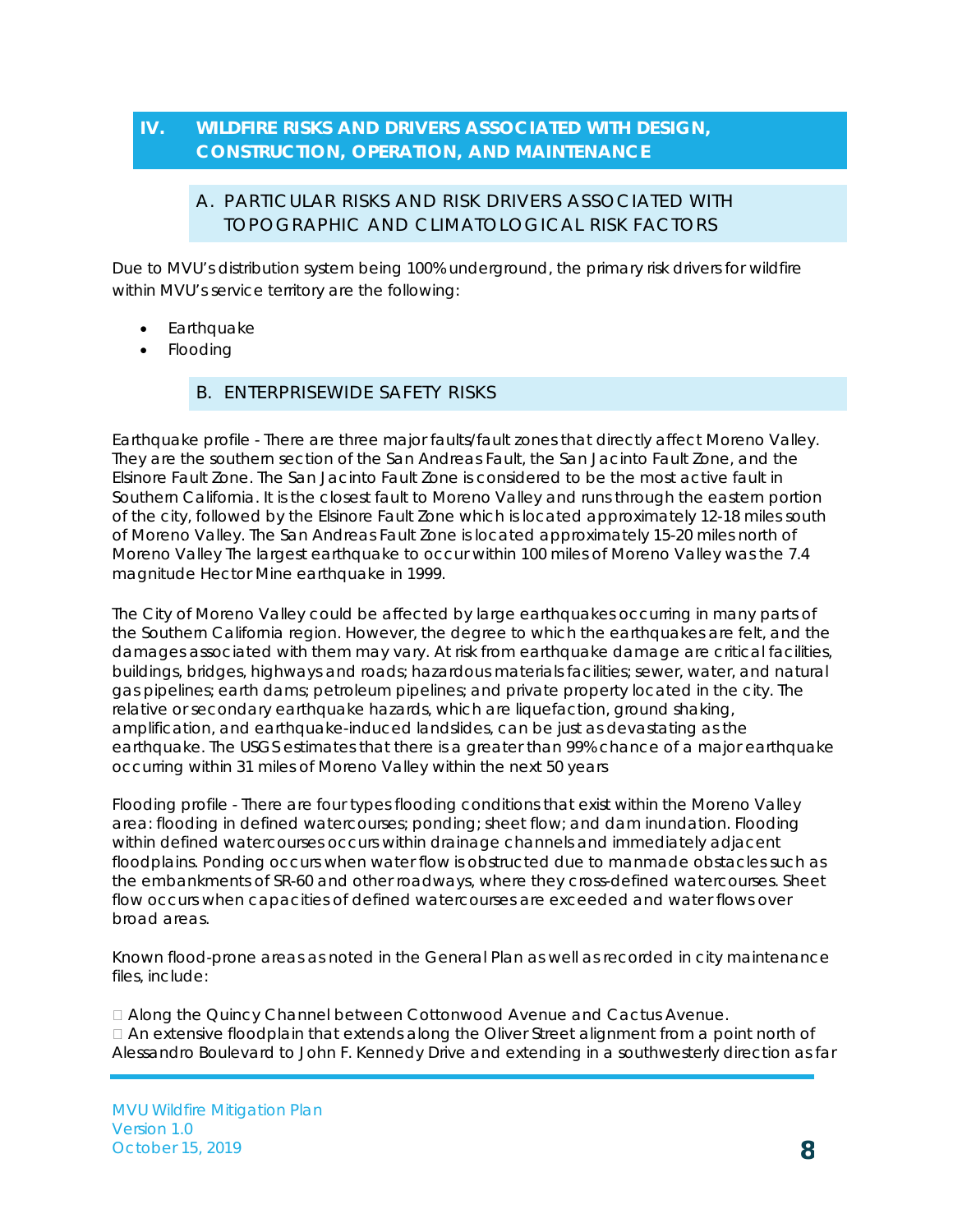as the northeast corner of Morrison Street and Filaree Avenue and the northeast corner of Nason Street and Iris Avenue.

 Along Heacock Street and Lateral A of the Perris Valley Channel between Cactus Avenue and a point north of the intersection of Lateral A and Indian Street (next to March Air Reserve Base).

Along Sunnymead Boulevard between Frederick Street and Graham Street.

Along Pigeon Pass Road, between Sunnymead Ranch Parkway and Lawless Road.

Along Moreno Beach Boulevard, between Juniper Avenue and Locust Avenue.

Along Highland Avenue, between Redlands Boulevard and Alessandro Boulevard.

Along Locust Avenue, between Moreno Beach Boulevard and northerly city Limits.

□ Along Heacock Street, between Lake Summit Drive and Reche Vista Drive.

Along Hubbard Street, between Skyland Drive and Ironwood Avenue.

□ Along Cottonwood Avenue, between Nason St and Martha Crawford Street.

Alessandro Boulevard, between Gilman Springs Road and Theodore Street.

 Neighborhood bounded by Alessandro Boulevard, Brodiaea Avenue, Redlands Boulevard, and Merwin Street.

□ Miramontes Court, north of Via Solana Court.

 Easterly side of neighborhood east of Perris Boulevard, between Covey Road and Manzanita Avenue.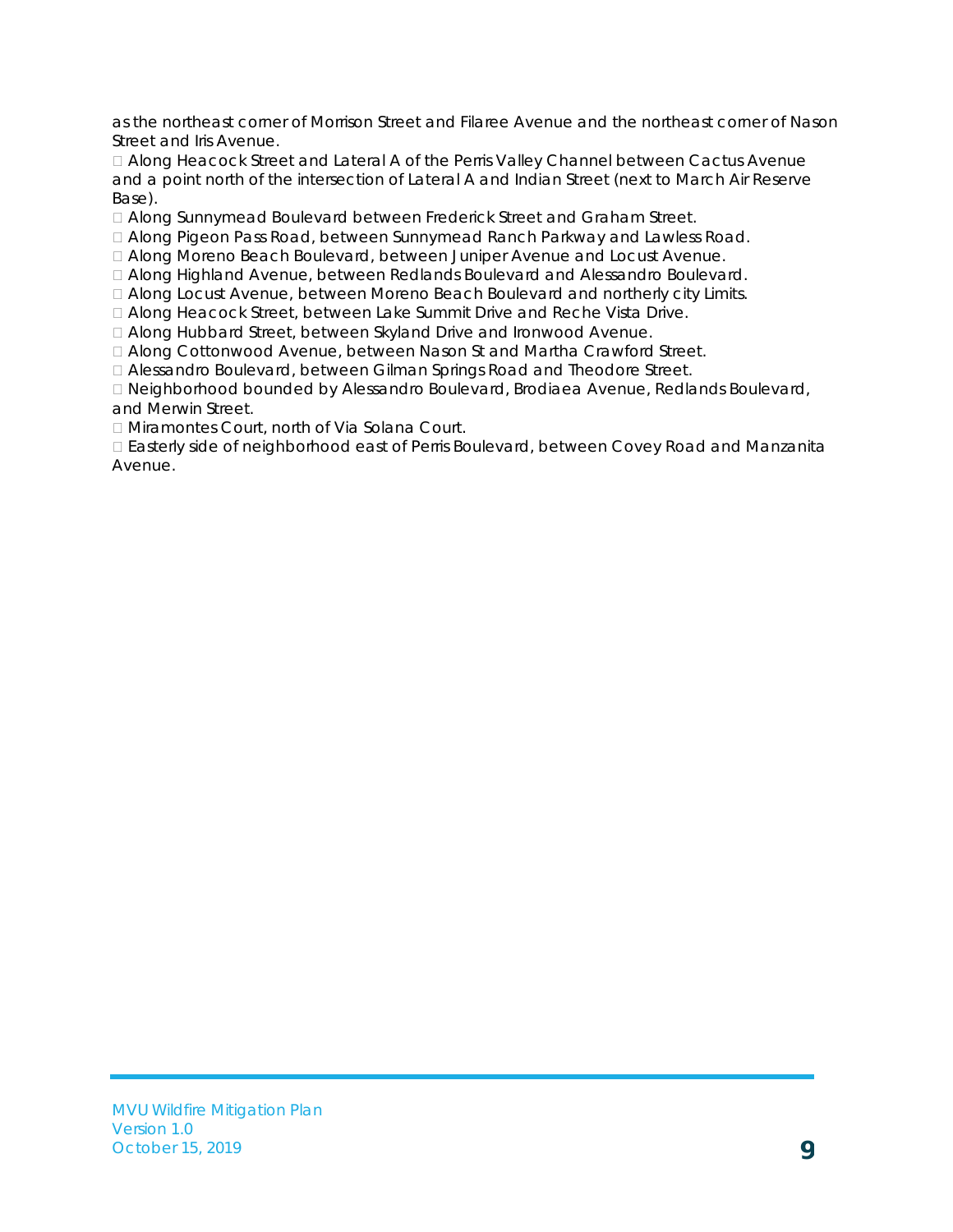# <span id="page-13-1"></span><span id="page-13-0"></span>**V. WILDFIRE PREVENTATIVE STRATEGIES**

#### A. HIGH FIRE THREAT DISTRICT

MVU directly participated in the development of the CPUC's Fire-Threat Map,<sup>[4](#page-13-5)</sup> which designates a High-Fire Threat District. In the map development process, MVU coordinated with Southern California Edison Company(SCE) and determined that because MVU's system is entirely undergrounded, that SCE would serve as territory lead for the region served by MVU. MVU has incorporated the High Fire Threat District into its construction, inspection, maintenance, repair, and clearance practices, where applicable.

# B. DESIGN AND CONSTRUCTION STANDARDS

<span id="page-13-2"></span>MVU's electric facilities are designed and constructed to meet or exceed the relevant federal, state, or industry standard. MVU treats CPUC General Orders (GO) 95 and 128 as a key industry standard for design and construction standards for underground electrical facilities. MVU meets or exceeds all standards in GO 95 and 128. Additionally, MVU monitors and follows, as appropriate, the National Electric Safety Code.

# C. VEGETATION MANAGEMENT

<span id="page-13-3"></span>MVU meets or exceeds the minimum industry standard vegetation management practices. For transmission-level facilities, MVU complies with NERC FAC-003-4, where applicable. For both transmission and distribution level facilities, MVU meets: (1) Public Resources Code section 4292; (2) Public Resources Code section 4293; (3) CPUC GO 95, 128, 165, and 174.

# D. INSPECTIONS

<span id="page-13-4"></span>MVU meets or exceeds the minimum inspection requirements provided in CPUC GO 165 and 174. Pursuant to these rules, utilities inspect electric facilities in the High Fire Threat District more frequently than the other areas of its service territory. As described above, MVU currently does not have any overhead power lines located within or near the High-Fire Threat District within the CPUC's Fire Threat Map. However, MVU staff uses their knowledge of the specific environmental and geographical conditions of MVU's service territory to determine if any particular areas require more frequent inspections.

If MVU staff discovers a facility in need of repair that is owned by an entity other than MVU, MVU will issue a notice to repair to the facility owner and work to ensure that necessary repairs are completed promptly.

<span id="page-13-5"></span> <sup>4</sup> Adopted by CPUC Decision 17-12-024.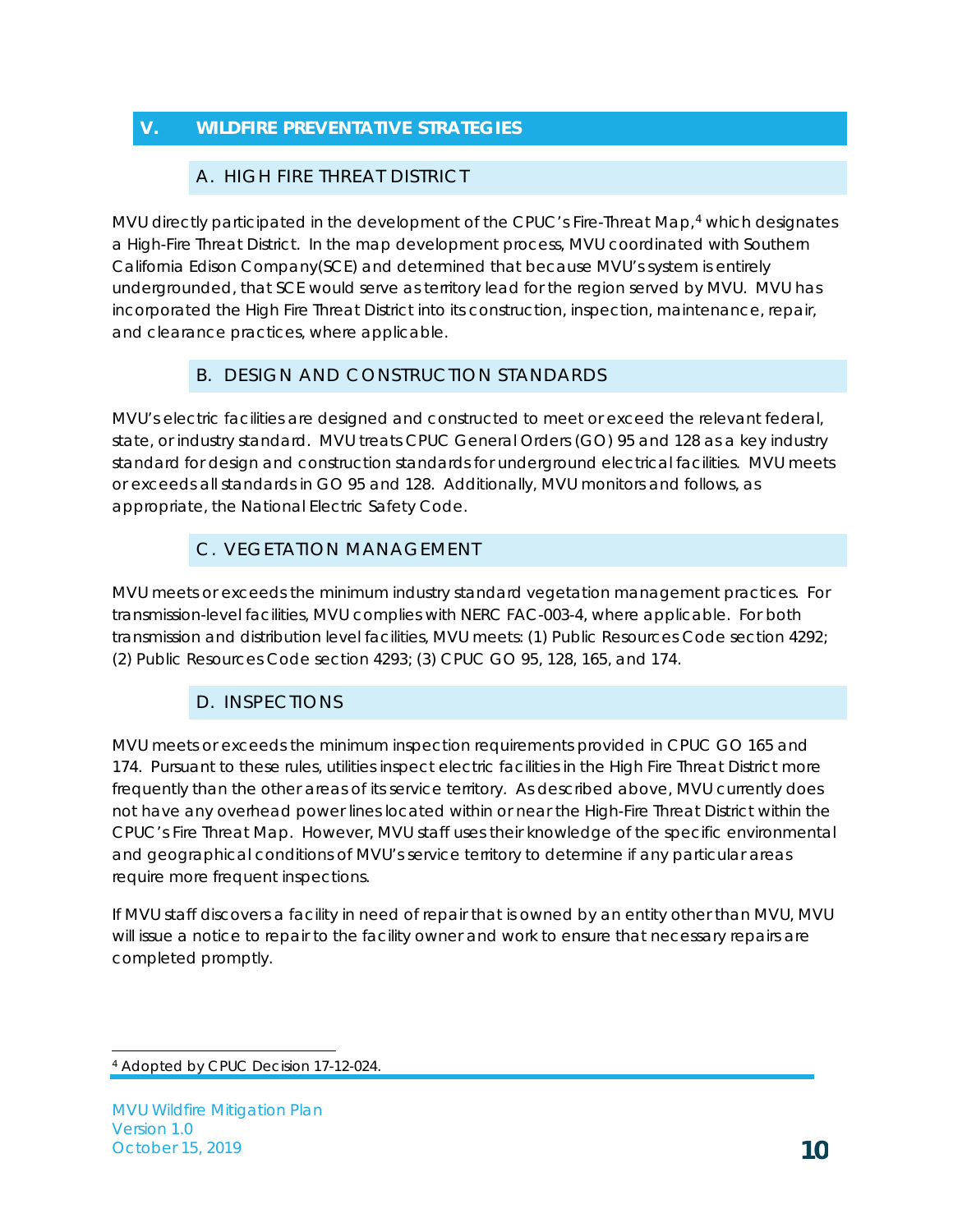# E. RECLOSING POLICY

<span id="page-14-0"></span>MVU's system is 100% underground. Reclosers are not installed on underground circuits. MVU does not change substation relay settings.

# F. DEENERGIZATION

<span id="page-14-1"></span>MVU has the authority to preemptively shut off power due to fire-threat conditions, however, this option will only be used in extraordinary circumstances. Due to the minimal risk of MVU's electrical supply facilities causing a power-line ignited wildfire, MVU is not adopting specific protocols for de-energizing any portions of its electric distribution system. MVU will re-evaluate this determination in future updates to this Wildfire Mitigation Plan.

#### <span id="page-14-2"></span>**VI. RESTORATION OF SERVICE**

MVU's electric distribution system is completely underground. However, we are interconnected with SCE's transmission and distribution systems, much of which is overhead and exposed to wind, rain and lightning. This is our primary source of vulnerability to potential electrical service interruptions during rain and wind storms such as the ones that can be precipitated by El Nino.

Our underground electric distribution system is designed, and has be constructed, with redundant sources of feed. These do not guarantee the elimination of outages but can facilitate service restoration and reduce the duration of such outages.

Preparation in advance of predicted storms: Since, as discussed in the introduction, our primary trouble source during storms is outages on SCE's transmission and distribution lines, many of which are overhead, we will patrol, to the extent practical, SCE's primary interconnect lines for any potential trouble spots including but not limited to broken tree limbs or other vulnerabilities. We will also double check the loading conditions of our underground lines to satisfy ourselves that alternate sources have the capacity to serve the electric load (customers) in the event that it is necessary.

Our underground system will be patrolled in advance of storms for any open trenches or excavations at construction sites to minimize water intrusion into the underground system. Although the underground system is designed to operate under such conditions, small pinholes in splices or cable can cause problems, including possible electrical shorts/faults, that can interrupt service to customers. Likewise, after the storm, each underground vault, manhole or other structure will be inspected for water intrusion and pumped, when necessary, in accordance proper utility practice and environmental guidelines.

All vehicular equipment, man-lifts, tools and appurtenances will be thoroughly inspected for proper operation. All operating personnel will be placed on standby in the event of weather related problems.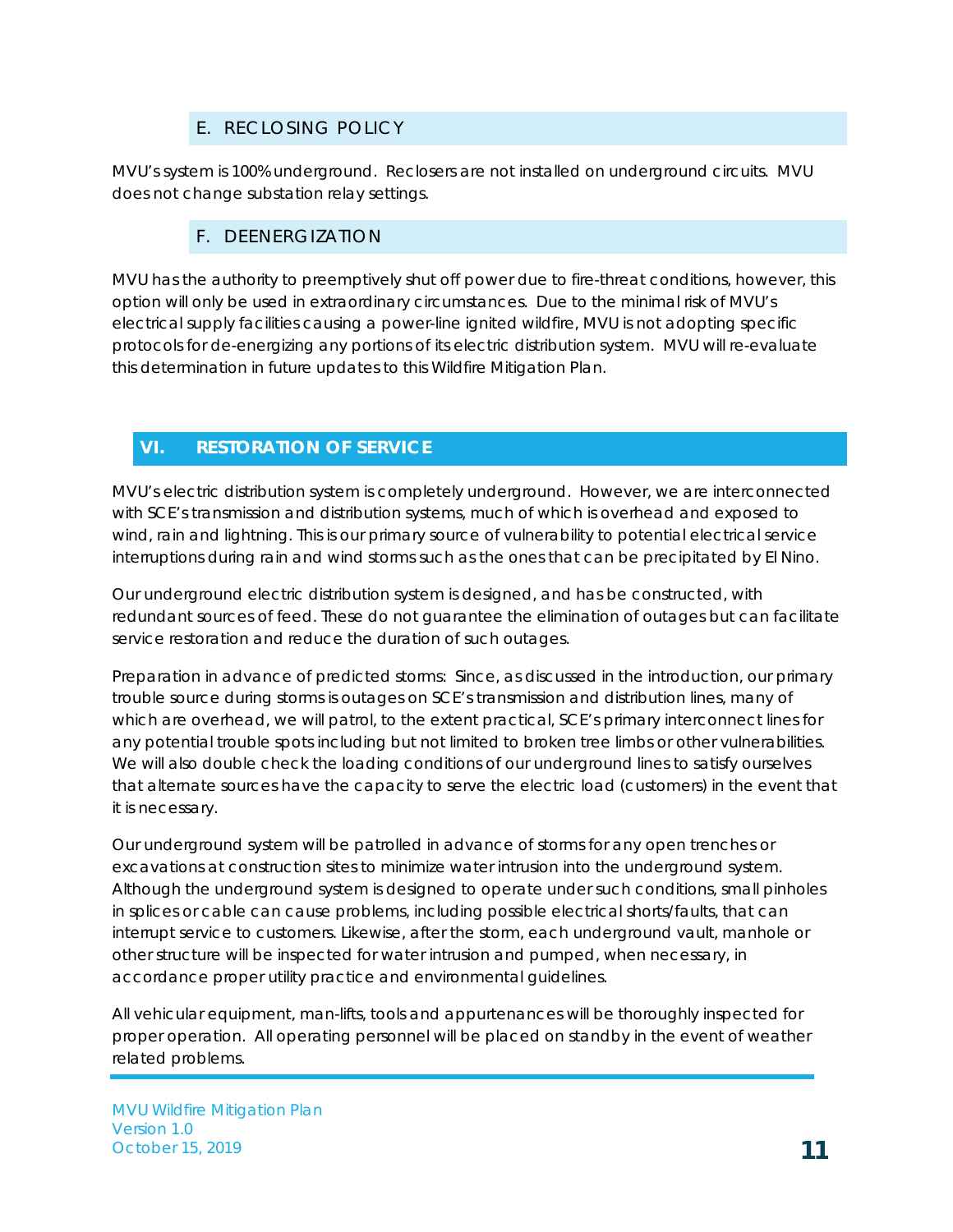The MVU Operations and Call Centers will be appropriately staffed for handling of trouble calls from customers and dispatching to field personnel.

Call Center support includes:

- Outage Management System (OMS)
- **Field Dispatching**
- Customer Callbacks

Response Prioritization:

- First Priority: Response to imminent threats to life and/or public property
- Second Priority: Removals of immediate hazards (fallen trees, power poles, etc.)
- Third Priority: Clearing of arterial roadways
- Fourth Priority: Maintenance of traffic control/closures to prevent potential accidents
- Fifth Priority (Post Storm Activity): Follow-up work such as addressing storm-related potholes and residual clean-up of all streets that have remained in a "passable and drivable" state

Referral Protocol:

- Flooding of structures on private property- Residents will be advised to call 911 for Fire Department assistance
- Facilities associated with other government agencies (RCFCD) or private utilities will be referred to appropriate agencies/company
- All storm related issues involving streets, curbs and gutters, sidewalks, residential trees in the right of way, catch basins, and miscellaneous drainage facilities will be referred to the City's Maintenance and Operations Division.

During EOC activation period, all routine maintenance programs and requests will be suspended and deferred.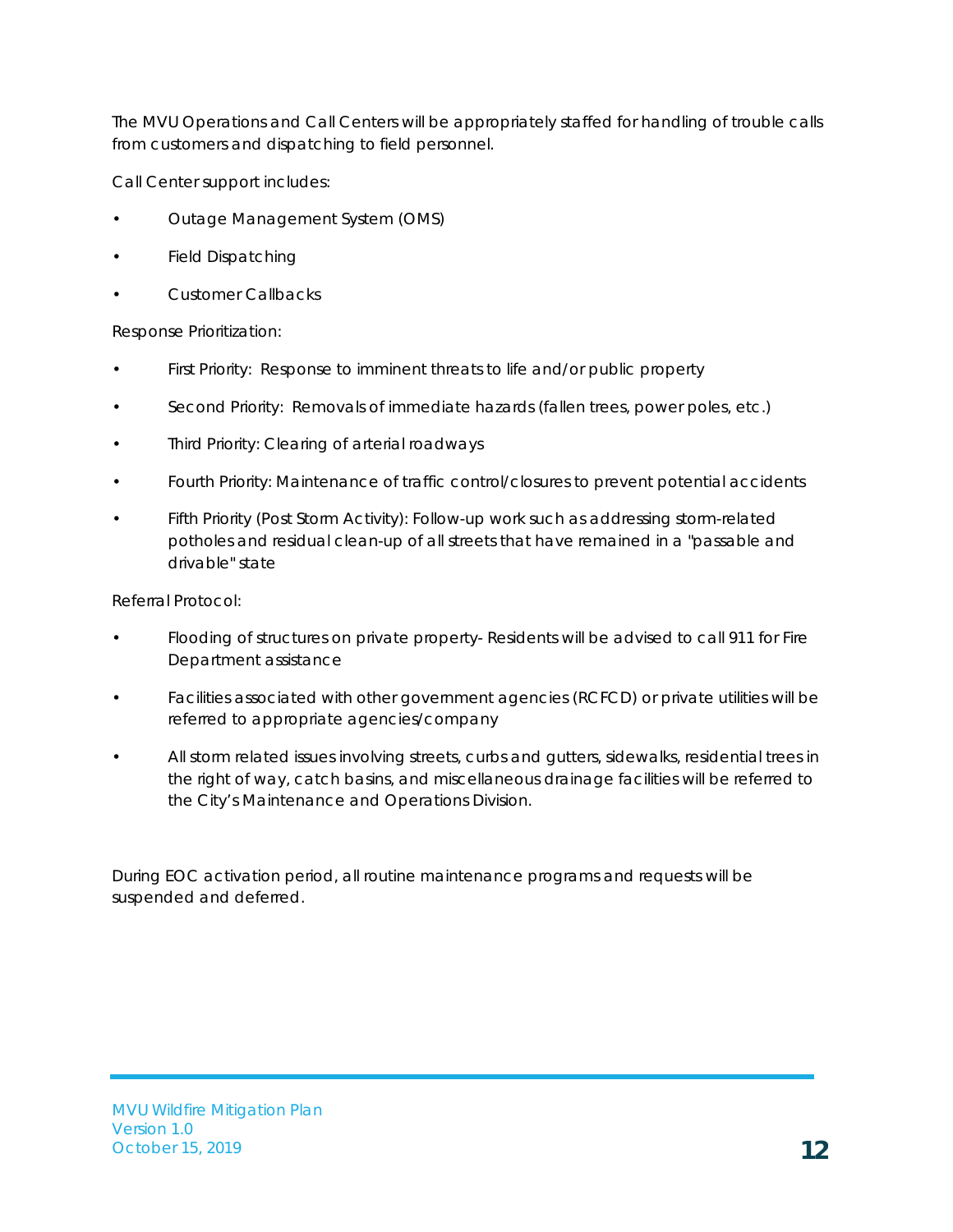# <span id="page-16-1"></span><span id="page-16-0"></span>**VII. EVALUATING OF THE PLAN**

#### A. METRICS AND ASSUMPTIONS FOR MEASURING PLAN PERFORMANCE

MVU will track the following metric to measure the performance of this Wildfire Mitigation Plan: (1) number of fire ignitions caused by utility equipment.

# METRIC 1: FIRE IGNITIONS

<span id="page-16-2"></span>For purposes of this metric, a fire ignition is defined as follows:

- MVU facility was associated with the fire;
- The fire was self-propagating and of a material other than electrical and/or communication facilities;
- The resulting fire traveled greater than one linear meter from the ignition point; and
- MVU has knowledge that the fire occurred.

In future Wildfire Mitigation Plans, MVU will provide the number of fires that occurred that were less than 10 acres in size. Any fires greater than 10 acres will be individually described.

#### B. IMPACT OF METRICS ON PLAN

<span id="page-16-3"></span>In the initial years, MVU anticipates that there will be relatively limited data gathered through the metric. However, as the data collection history becomes more robust, MVU will be able to identify areas of its operations and service territory that are disproportionately impacted. MVU will then evaluate potential improvements to the plan.

#### C. MONITORING AND AUDITING THE PLAN

<span id="page-16-4"></span>This Wildfire Mitigation Plan will be presented to the MVU Utilities Commission and the Moreno Valley City Council. MVU will present updates to this plan to the MVU Utilities Commission on an annual basis.

# D. IDENTIFYING AND CORRECTING DEFICIENCIES IN THE PLAN

<span id="page-16-5"></span>Based on the recommendations of the MVU Utilities Commission and the Moreno Valley City Council, MVU will correct any identified deficiencies.

#### E. MONITORING THE EFFECTIVENESS OF INSPECTIONS

<span id="page-16-6"></span>MVU reviews and evaluates its reliability indices regularly to monitor inspection and maintenance procedures. SAIDI, SAIFI, CAIDI, and MAIFI statistics show that MVU maintains an electric system that operates well below the State and National averages for outage incidents per the American Public Power Association's eReliability Tracker program. MVU's Utility